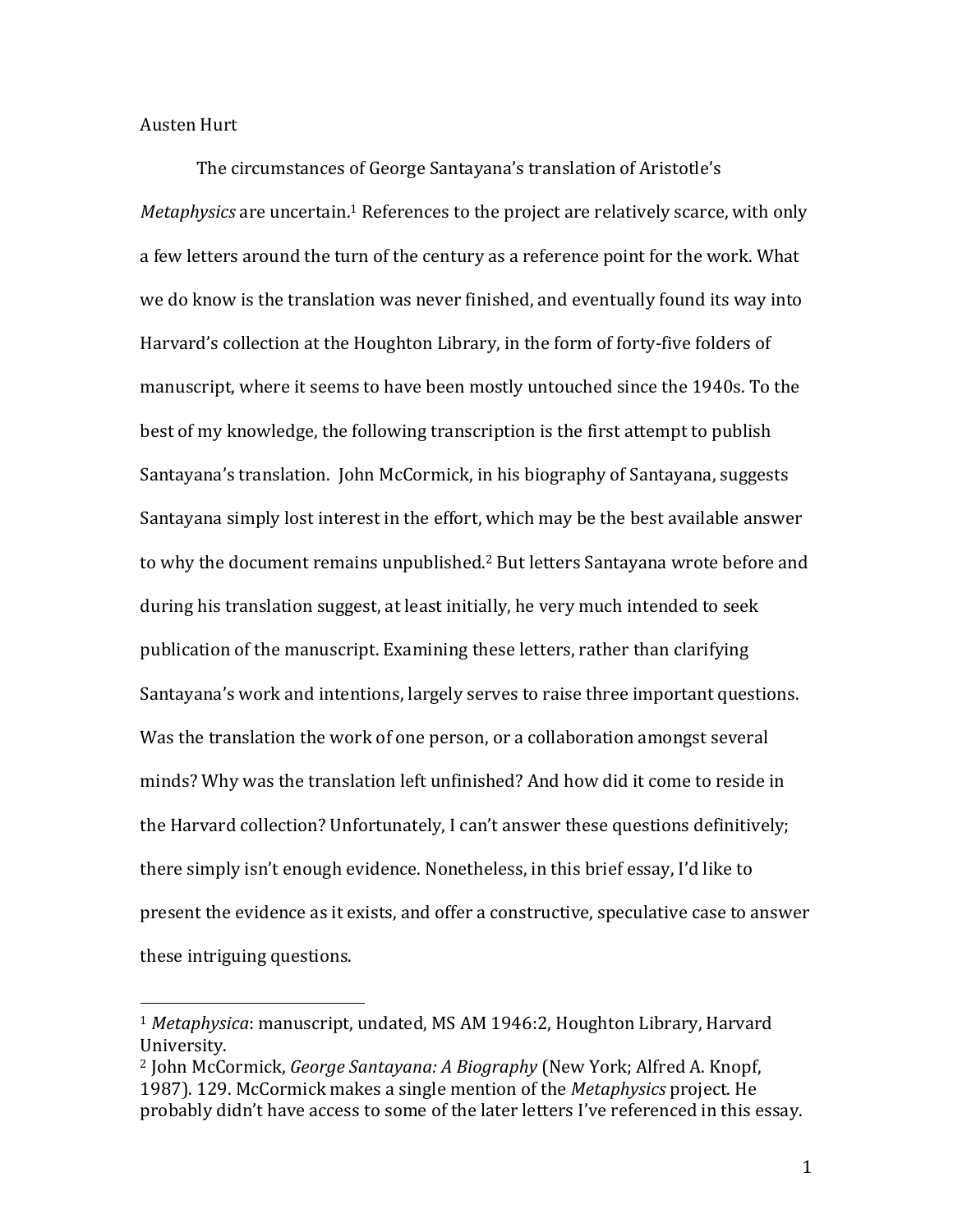First, I'd like to offer a brief history of Santayana's work on the *Metaphysics*. Santayana first mentioned his plan to translate Aristotle's work in the summer of 1899, in a letter to Boylston Adams Beal recounting his recent acquisition of several books related to the *Metaphysics*, translations in German and French, as well as "lots of commentaries."<sup>3</sup> The German version seems to have had a significant influence on Santayana's efforts; Santayana's comments about an 1890 edition of Herman Bonitz' German translation can be found in his marginalia.<sup>4</sup> His notations are primarily critical of Bonitz' translation, and seem to point to Santayana's reading of Aristotle in preparation for *The Life of Reason*. It's probably impossible to determine exactly when Santayana began his personal efforts at translation, although we can narrow it down. On 2 October, 1900, he wrote to D. Appleton and Company to inquire about a few back issues of *The Journal of Speculative Philosophy*, containing articles by Thomas Davidson, who Santayana believed to be pursuing a translation of his own at the time.<sup>5</sup> On the ninth of October, Santayana wrote to William Torrey Harris, thanking him for the two requested issues of the journal, and noting "My translation of the Metaphysics is only just begun and I hardly dare to think when it may be finished."<sup>6</sup> And in a following letter to Harris on the nineteenth of October, he says

<sup>&</sup>lt;sup>3</sup> George Santayana to Boylston Adams Beal, August 7<sup>th</sup>, 1899, in *The Letters of* George Santayana: Book One, [1868]-1909, ed. William G. Holzberger (Cambridge, Massachusetts: The MIT Press, 2001). 198-199.

<sup>&</sup>lt;sup>4</sup> George Santayana, *George Santayana's Marginalia: A Critical Selection, Book One:* Abell-Lucretius, ed. John McCormick (Cambridge, Massachusetts; The MIT Press, 2011). 22-27.

<sup>&</sup>lt;sup>5</sup> George Santayana to D. Appleton and Company, October 2<sup>nd</sup>, 1900. *Letters: Book One*, 219-220. This appears to be the only letter referenced by McCormick.

 $6$  George Santayana to William Torrey Harris, October 9<sup>th</sup>, 1900. Ibid. P. 220.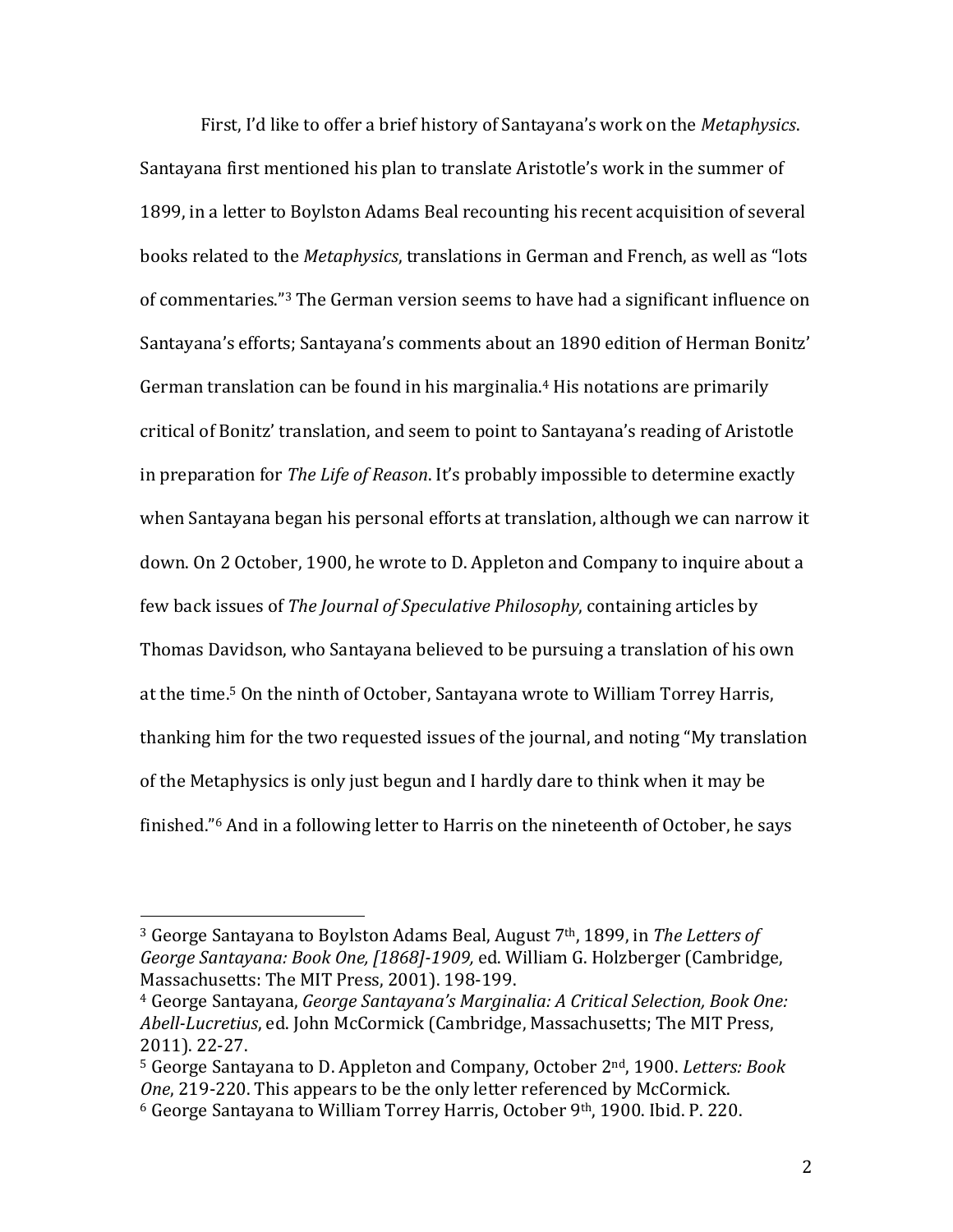the translation is going slowly.<sup>7</sup> So I think we can reasonably say Santayana began his translation sometime between August of 1899 and October of 1900, probably shortly after his return from summering in Europe.

In November of 1900, Santayana wrote a letter to Anna Boynton Thompson, apparently responding to her interest in a reading group he had started.<sup>8</sup> Santayana and a few students had begun reading and individually translating the *Metaphysics*, meeting on a weekly basis to compare their work. From here on, virtually every reference to the translation in Santayana's correspondence is in regard to this reading group, specifically to Thompson's interactions with the group. But these brief mentions can be used to paint a reasonably realized picture of Santayana's efforts. The group, as detailed in this first mention, was made up of Santayana and three graduate students. Thompson had recently completed an M.A. at Radcliffe College. Benjamin A. G. Fuller was just beginning studies towards an M.A. at Harvard, largely under Santayana.<sup>9</sup> And the final student, Mr. Doroty, was a student at the nearby Episcopal Divinity College.  $10$  A following letter to Thompson on 12 November further clarified the project at hand: Santayana was primarily concerned

<sup>&</sup>lt;sup>7</sup> George Santayana to William Torrey Harris, October 19th, 1900. Ibid. P. 220-221.  $8$  George Santayana to Anna Boynton Thompson, November 9th, 1900. Ibid. P. 222. <sup>9</sup> Herbert L. Searles and Wilbur Long, *Proceedings and Address of the American Philosophical Association, Vol.* 30 (1956-1957).111-112. Fuller, a former president of the APA, was eulogized in the "Memorial Minutes" section of the meeting. <sup>10</sup> Doroty goes unidentified in the collected letters of Santayana. Like many questions here, I haven't found a definitive answer as to who he was. The only approximately matching student at the Episcopal Divinity School at the appropriate time was William Edmund Dowty [r., listed as a Junior Harvard BA student in the 1899 EDS catalog. Episcopal Divinity School Student Catalog, 1899.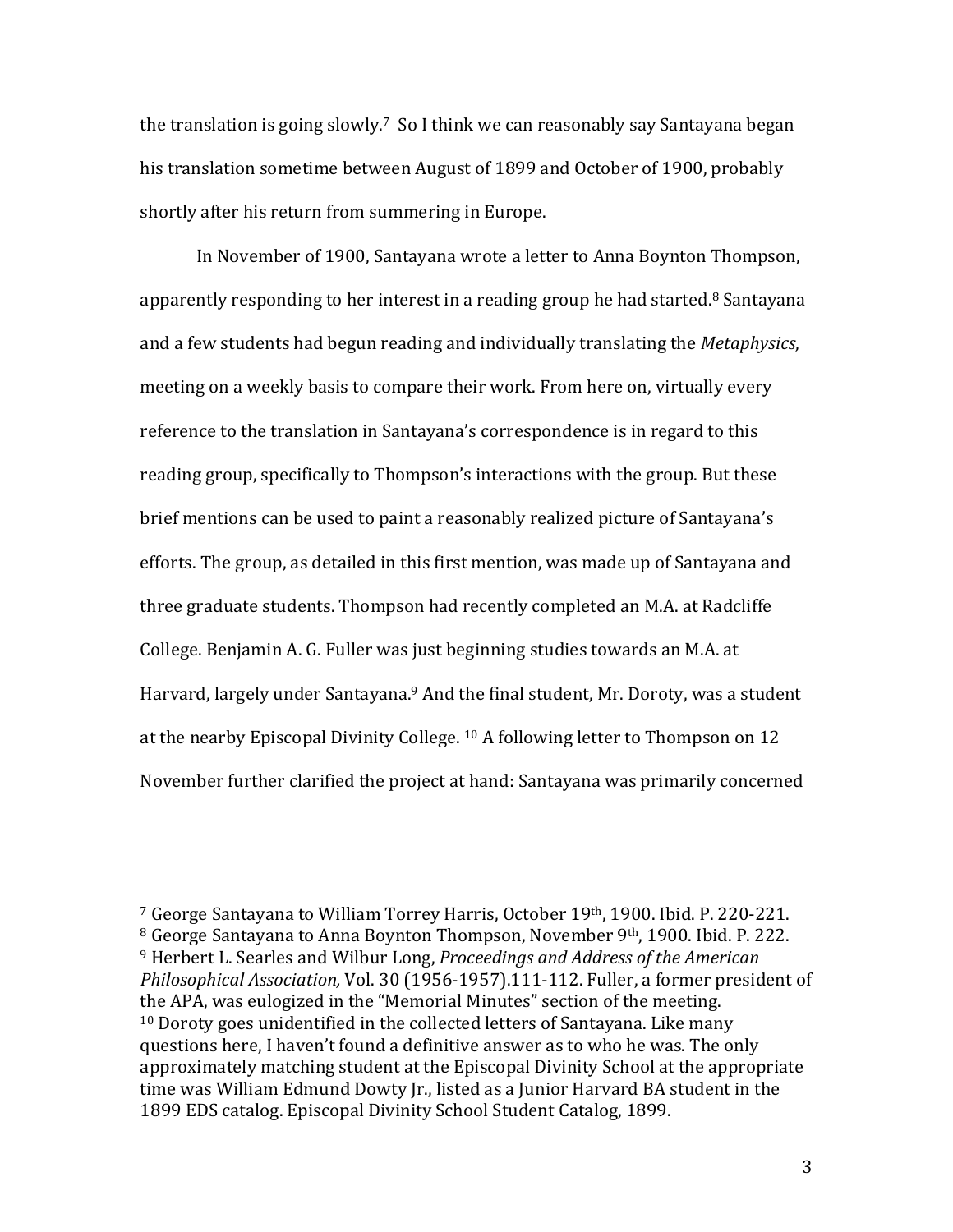with creating a clean, translated copy of the *Metaphysics* for eventual publication.<sup>11</sup> By the time of this letter, Santayana and the students had translated up to about the middle of Book Three.

This second letter to Thompson seems to reflect some early doubts in the project. Unfortunately, we don't have Thompson's letter to Santayana for reference, but some inferences can be made from Santavana's reply. Thompson seems to have been hesitant to join the group, expressing concern about being under Santayana's direction. She seems to have had more interest in studying commentaries than in translating herself, and Santayana encouraged this, noting "the study of commentators and of such sources as there are would often throw light upon the text." Thompson also seems to have had doubts about attending the weekly meetings, and Santayana assured her she could attend as she pleased, or even have alternate, private meetings with him at another time.

Nearly a year passed before Santayana mentioned the group again in his letters, but again, we can infer that work on the translation occurred throughout the spring semester. In a letter to Thompson dated 1 October, 1901, Santayana discussed plans for the group for the fall of 1901.<sup>12</sup> Fuller, it seems, had been ill, would be returning to Cambridge the following week, and was the only other remaining member of the group, Doroty having left for an unexplained reason. Because of these changes, Santayana seemed to be uncertain of when the group would resume meeting, but promised to inform Thompson as soon as details

 

<sup>&</sup>lt;sup>11</sup> George Santayana to Anna Boynton Thompson, November 12<sup>th</sup>, 1900. Letters, *Book One,* 222-223.

<sup>&</sup>lt;sup>12</sup> George Santayana to Anna Boynton Thompson, October  $1<sup>st</sup>$ , 1901. Ibid, 238.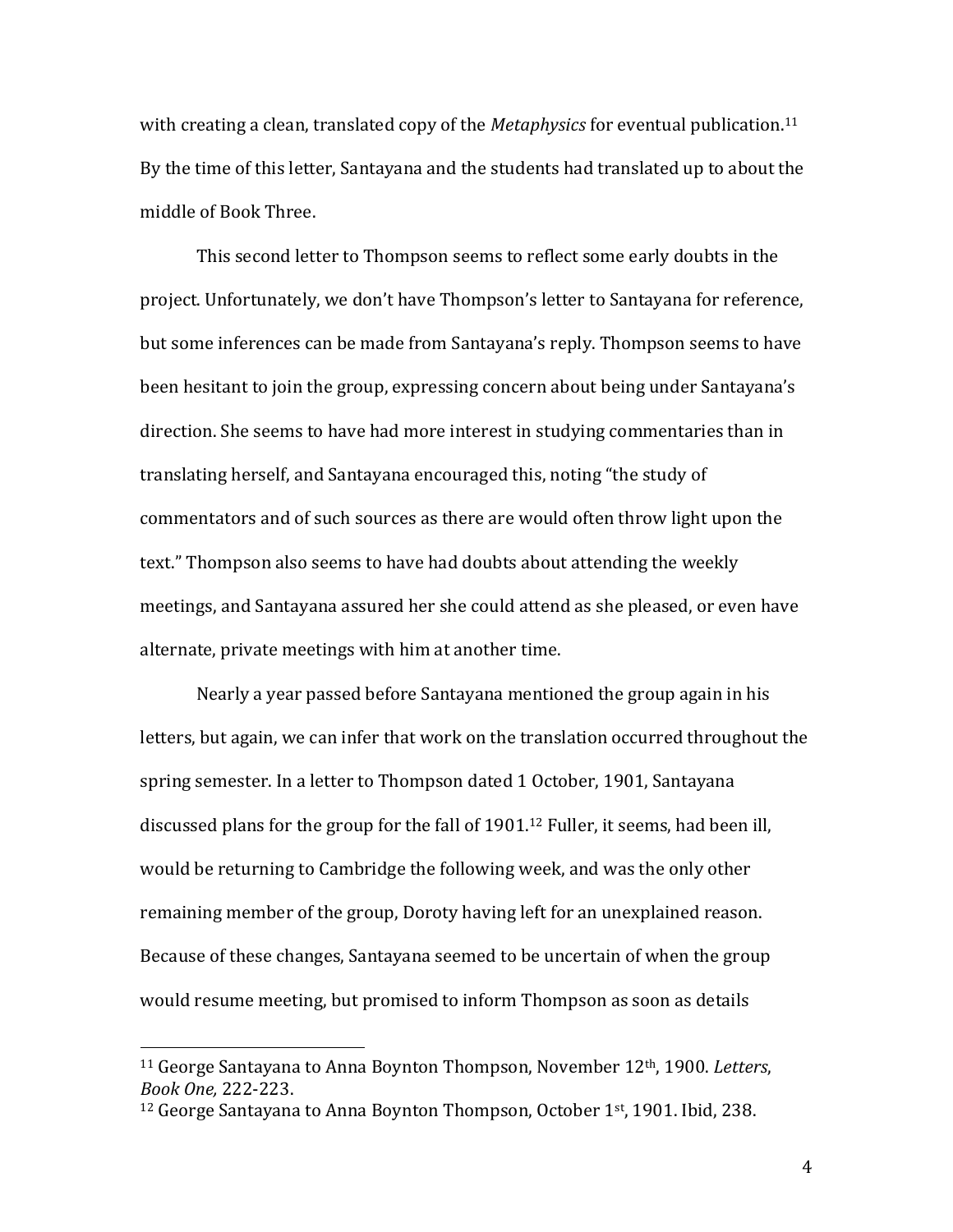emerged. The letter does help to clarify the work of the past year. According to Santayana, the year's work left the group at book four of the *Metaphysics*, where he intended to resume once the group reconvened. Fuller had expressed interest in translating books eleven and twelve. From this letter, it also appears Thompson never attended meetings in 1900 or early 1901, having only corresponded with Santayana about the project.

Only two more letters reference the project, in rapid succession, at the end of October of 1901. On the 28<sup>th</sup>, Santayana wrote to Thompson to cancel their weekly meeting; apparently Fuller's father was on his deathbed, and Fuller was not able to attend.<sup>13</sup> As the group was then just a trio, Santayana suggested it wouldn't be particularly profitable for Thompson to make the trip if Fuller couldn't attend. Thompson, it seems, did not receive this letter on time. In a following letter on October 31<sup>st</sup>, Santayana apologized for Thompson's wasted time, but it seems the damage was done.<sup>14</sup> Thompson had decided to not attend the meetings after this one failed attempt. Santayana expressed dismay, but understanding, given the taxing nature of the trip and his feelings that the meetings may not be as valuable to Thompson as to the others. Moreover, Fuller had still not vet returned to Cambridge, although he was expected soon. Nonetheless, Santayana encouraged Thompson to send her notes and translations along to him, both to receive comments and to be used to help in revising the past year's translation, which he considered "too loose."

Unfortunately, this is the extent of references to Santayana's Metaphysics project we have within the historical record. Nonetheless, I do think I can endeavor

 

<sup>&</sup>lt;sup>13</sup> George Santayana to Anna Boylston Thompson, October  $28<sup>th</sup>$ , 1901. Ibid, 239.

<sup>&</sup>lt;sup>14</sup> George Santayana to Anna Boylston Thompson, October  $31<sup>st</sup>$ , 1901. Ibid, 242.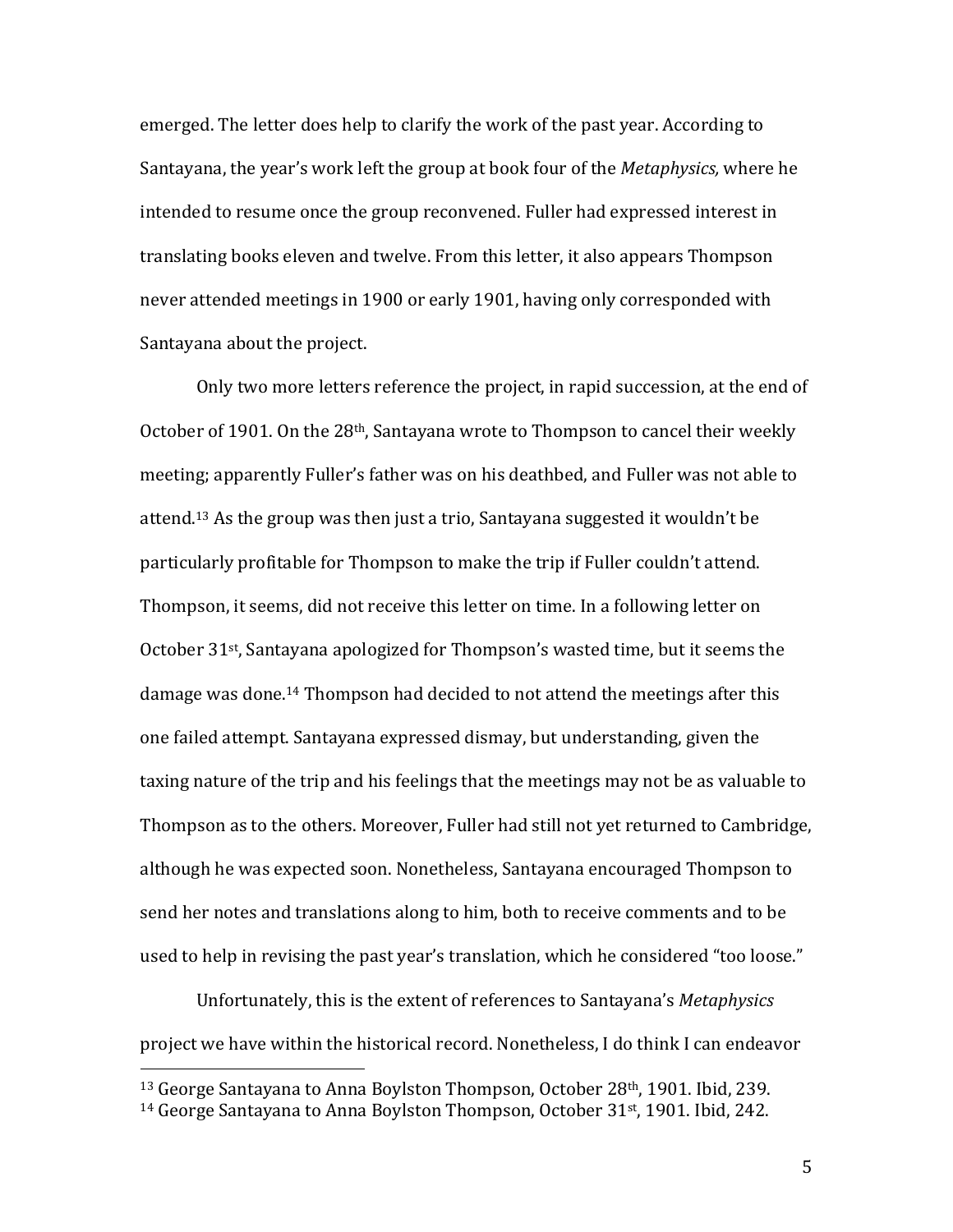to answer all of the questions I've proposed at the beginning of this essay, based on these letters and the translation manuscript itself. First, I'd like to suggest the translation was far from a solo work of Santayana's. It seems relatively clear that Santayana was working with these few students, particularly with Fuller, throughout the translation project. While Santayana may have done an initial draft of the translation on his own. I think all evidence points to significant editing based on collaboration with these students. While the transcription I've offered is a clear text version, the original manuscript is rife with strike outs and edits. In places, Santayana has struck entire pages, meticulously replacing sections with a substantially different translation. While it is possible Santayana, upon thoroughgoing reflection, simply changed his own translation, in light of these letters it seems substantially more likely he adapted the suggestions of Fuller, Doroty and, possibly, Thompson. Given the unpublished nature of the manuscript, we really can't be sure what sort of credit he intended to give in a potential published version. It's entirely possible he intended to allow for multiple authors, or a special thanks to the students involved, or even details of his method in an explanatory preface.

The second question, regarding why Santayana abandoned the translation project, is probably the most difficult to answer. The manuscript is substantial, containing a translation of roughly two thirds of the *Metaphysics*. Interestingly, the missing portions are not entirely from the end of the book. Santayana, or as I've suggested Santayana and the group of students, completed translation of books one through seven, as well as books nine and twelve. Books eight, ten, eleven, thirteen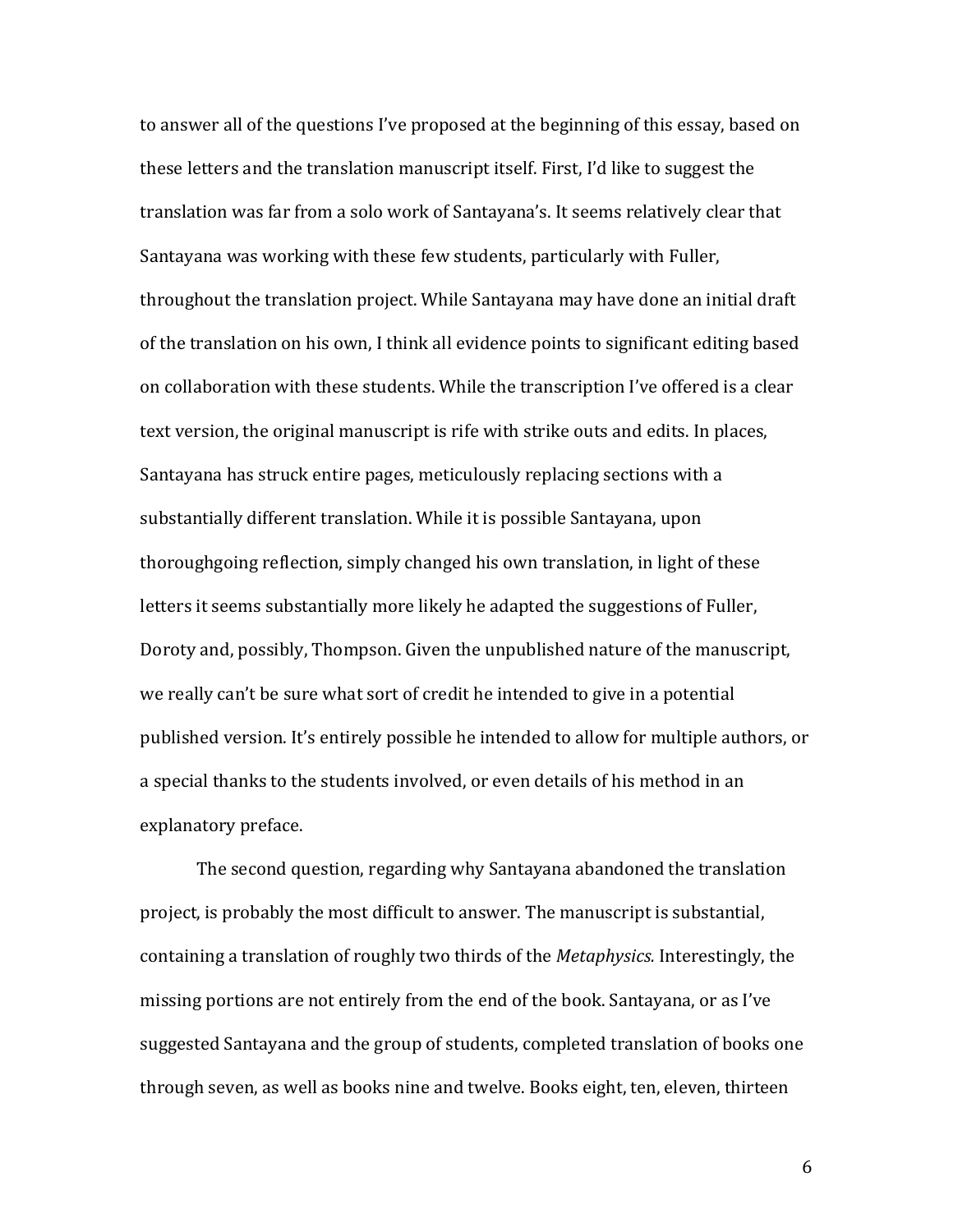and fourteen remain unfinished. As the earlier letter suggested, Fuller had intended to translate books eleven and twelve, so perhaps Santayana redirected his efforts to book twelve to work alongside Fuller. It's clear from the letters that Santayana completed an initial draft (possibly the manuscript in question) with the study group in the fall of 1900 and the spring of 1901. Santayana probably worked on the rest of the manuscript during the following academic year, after the last letter and into the spring of 1902. Why he stopped, though, is still puzzling. With a substantial portion complete, it seems it would have been worthwhile to finish the work.

My thought is that two factors influenced Santayana's decision to abandon the manuscript. The final letter to Thompson seems to suggest Santayana isn't entirely satisfied with the quality of the translation of the prior year, which might suggest he wasn't entirely happy with the overall work in general. As previously noted, Santayana's marginal notes on Bonitz were highly critical of the translation efforts, indicating an almost perfectionist attitude about the quality of translation. Second, Fuller completed his M.A. at Harvard in 1902, moving on to Christ Church at Oxford to begin PhD studies.<sup>15</sup> Santayana, then, dissatisfied with the overall quality of the previous work, and without his primary collaborator simply lost interest, as McCormick suggested, and moved on to other projects.

The final question, how the document eventually ended up in the Houghton Library Collection at Harvard actually once again largely revolves around Fuller. After his graduation in 1902, Fuller began PhD studies at Oxford, before eventually returning to Harvard to complete them in 1906, after which he began teaching at his

<sup>15</sup>Searles and Long, *Proceedings*, 111-112.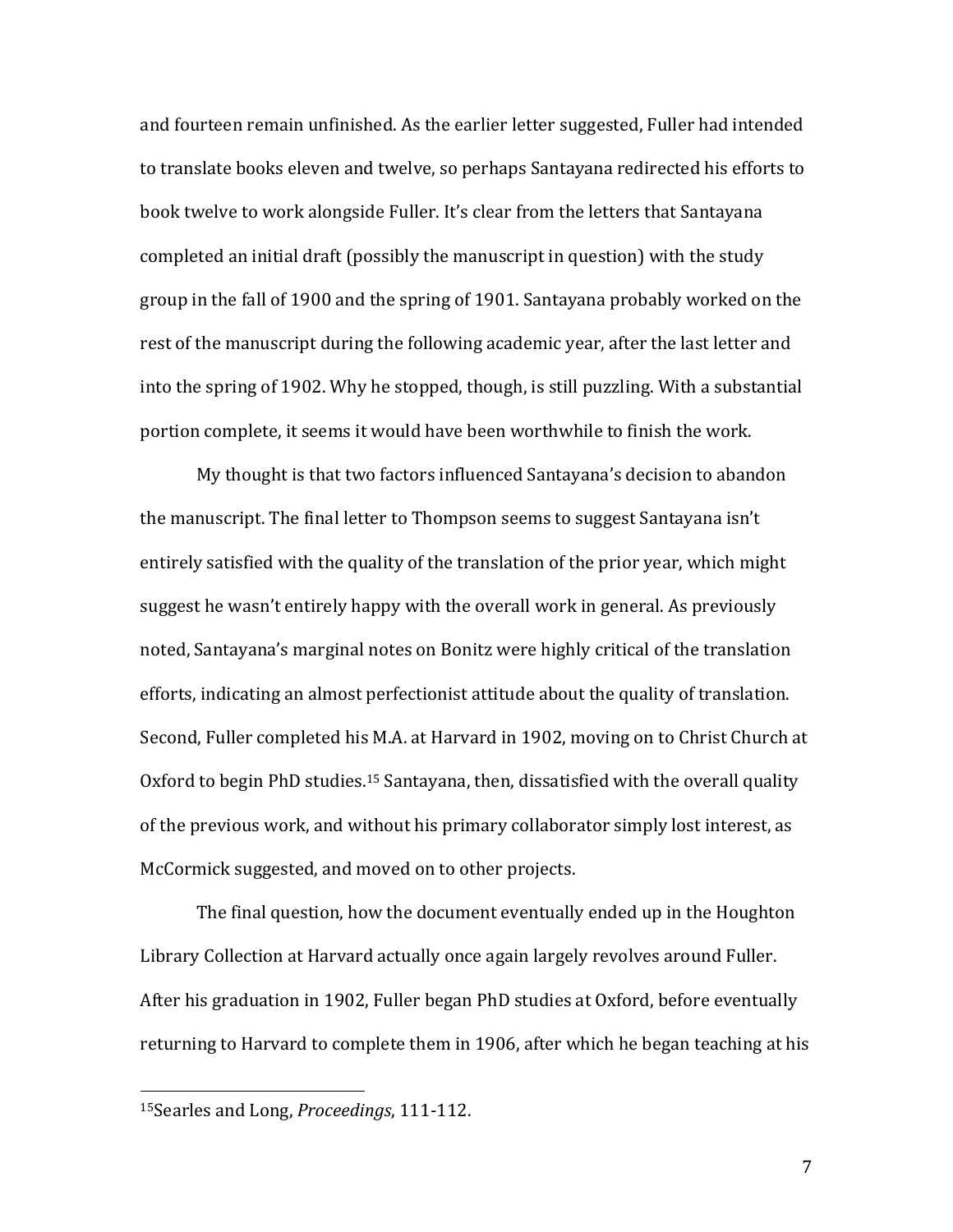alma mater. Santayana and Fuller were, by all accounts, reasonably good friends, carrying on correspondence throughout Santayana's life. When Santayana traveled abroad, Fuller often occupied his apartment at Brattle Street, and whenever Santayana published a new work, Fuller was amongst the recipients of complimentary copies from the publisher.<sup>16</sup> Santayana even asked Fuller to dispose of some of his property. In a letter from January of 1906, while Fuller continued to occupy Santayana's apartment, Santayana tells him "You may have all my furniture that pleases you."<sup>17</sup> Santayana was living at his mother's home in Brookline, and never returned to the Brattle Street apartment.

So what does all this have to do with the provenance of the manuscript? This question brings us back to the arrival of the manuscript into the Harvard Collection, in 1946, as a gift from Fuller. In 1946, Fuller donated a large collection of his papers to Harvard. At some point since its arrival in the collection, the document has been re-categorized and removed from the Fuller collection. But while the *Metaphysics* manuscript information in Harvard's collection website no longer indicates it, the document itself clearly bears the stamp indicating Fuller's donation.

So it seems likely the manuscript came into Fuller's possession in one of two ways: either he found it amongst Santayana's abandoned papers at the Brattle Street apartment or Santayana specifically left it in Fuller's hands. I'm inclined towards the latter of the two options. As far as I can tell, the evidence all seems to suggest Fuller

 

<sup>&</sup>lt;sup>16</sup> George Santayana to B.A.G. Fuller, January 11<sup>th</sup>, 1905. *Letters: Book One*, 291-292. Santayana here declares that, as he'll be remaining abroad for an additional year, Fuller may keep his rooms, which he continued to do for several years. A number of letters to the publisher Charles Scribner's and Sons indicate Fuller was a recipient of newly published books.

<sup>&</sup>lt;sup>17</sup> George Santayana to B.A.G. Fuller, January  $29<sup>th</sup>$ , 1906. Ibid, 3335-336.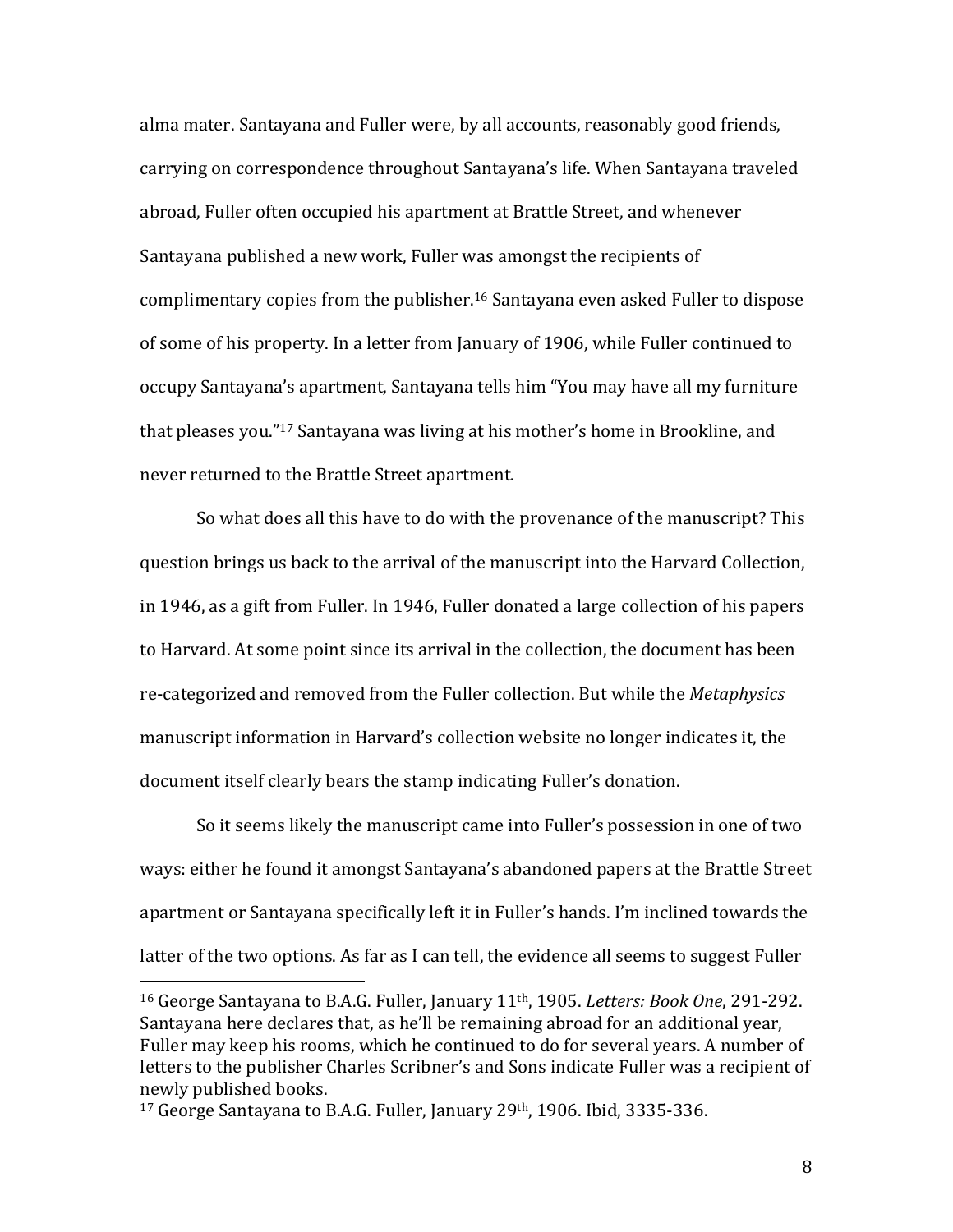was Santayana's most active collaborator in this translation effort. That, coupled with their long-term correspondence and ongoing friendship, makes me more than happy to conclude Santayana left the manuscript with Fuller with a sense of fondness, a sort of remembrance of their work together.

Hopefully, I've helped to illuminate some of the details of this largely lost effort of George Santayana. Most importantly, I think it's instructive about Santayana's method and thought process as a writer, philosopher, and professor. Rather than merely accept the translations and commentaries of others, Santayana endeavored to translate Aristotle's work himself in order to garner a better understanding of the material, and pushed several of his students to do the same. Moreover, I think the collaborative nature of the work points to a degree of humility in Santayana we might not typically see, given Santayana's reputation as aloof and detached. Santayana was happy to consider the opinions of the students he worked with, and even seems to have edited and reconstructed much of his translation around those suggestions.

From a methodological perspective, the manuscript is filled with challenges. The copy of the document in the Santayana Edition's possession is a facsimile taken from the microfilm held at Harvard, a microfilm image of a document in poor condition in the first place. The first page of the document is badly damaged, ripped in several places and significantly faded. As noted above, the document has also been heavily edited, both in superscripts and subscripts, as well as extensive strikeouts and transpositions of text, requiring a moderate amount of editorial oversight to make sense of the author's intentions. Throughout the document, I've included